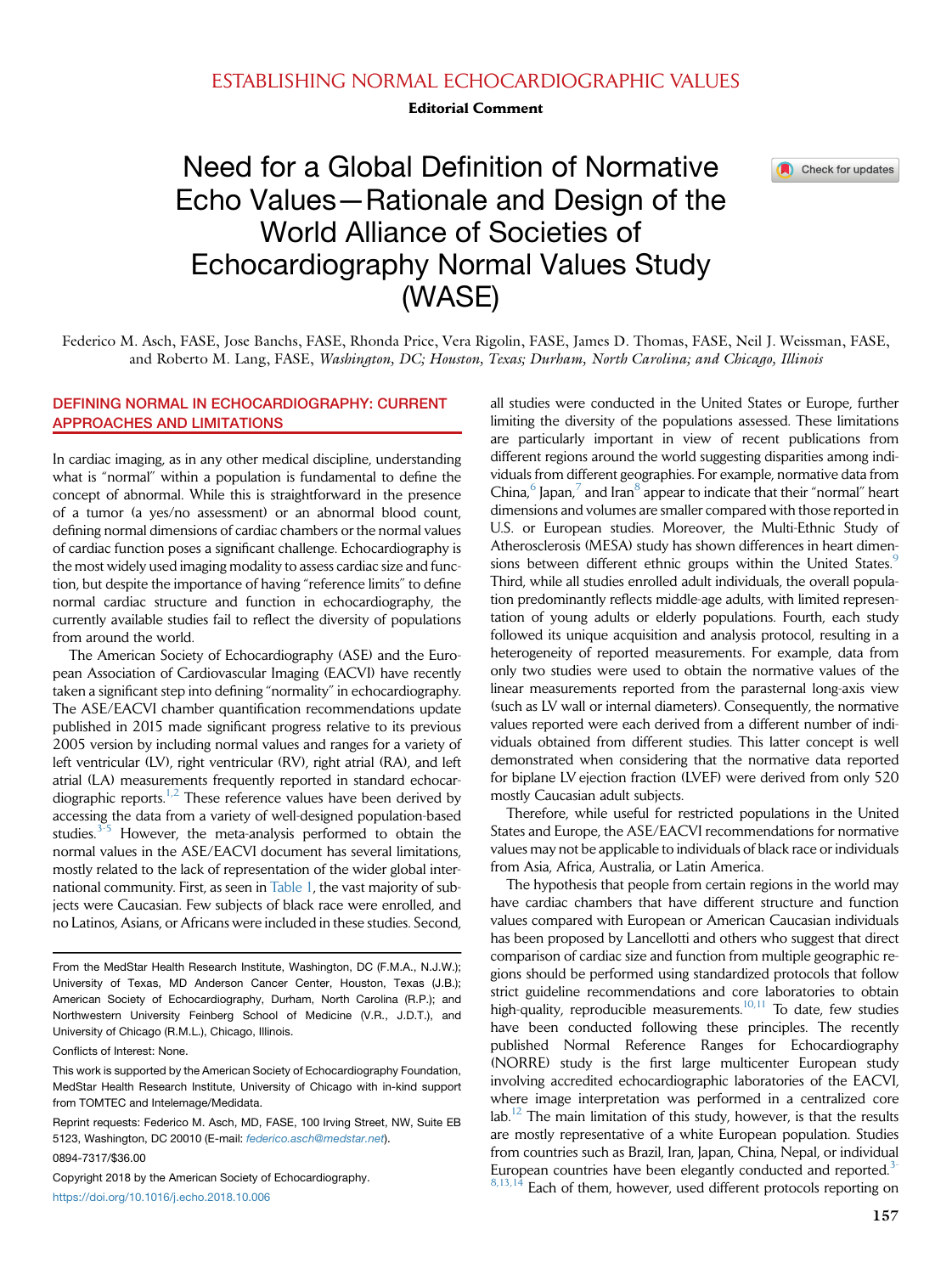|              | Parasternal long-axis view           | Apical four-chamber view                                | Apical two-chamber view                                 | <b>Biplane view</b>                                 |
|--------------|--------------------------------------|---------------------------------------------------------|---------------------------------------------------------|-----------------------------------------------------|
| Total number | 1,271                                | 2,278                                                   | 993                                                     | 520                                                 |
| Data sources | Asklepios (1,019)<br>Flemengho (252) | Cardia5 (1,027)<br>Asklepios (1,006)<br>Flemengho (245) | Cardia 25 (588)<br>Asklepios10 (161)<br>Flemengho (244) | Padua (111)<br>Asklepios10 (161)<br>Flemengho (248) |
| Male, %      | 39                                   | 42                                                      | 41                                                      | 40                                                  |
| Race, %      |                                      |                                                         |                                                         |                                                     |
| Male         | 100 white                            | 80 white                                                | 84 white                                                | 100 white                                           |
| Female       | 100 white                            | 81 black                                                | 87 white                                                | 100 white                                           |
| Age          |                                      |                                                         |                                                         |                                                     |
| Male         | $45 \pm 8$                           | $37 \pm 10$                                             | $50 \pm 8$                                              | $45 \pm 8$                                          |
| Female       | $45 \pm 7$                           | $37 \pm 10$                                             | $50 \pm 7$                                              |                                                     |

<span id="page-1-0"></span>Table 1 Basic demographic characteristics of studies supporting ASE/EACVI chamber quantification recommendations for normal reference values $2$ 

a variety of parameters [\(Table 2\)](#page-2-0). For example, some studies reported on M-mode measurements, while others published two-dimensional (2D) normal values using a variety of formulas to calculate LVEF or LAvolumes. No studies have used a centralized, independent core laboratory for image analysis. Moreover, images were frequently acquired with older, noncontemporary ultrasound machines using a variety of different settings (harmonic vs fundamental imaging). A large meta-analysis has been recently published to provide global normal reference values.[19,20](#page-4-0) This meta-analysis of echocardiographic measurements reports on data acquired in 43 studies representing 22,404 subjects. Unfortunately, this study has the same limitations as the other meta-analysis mentioned above. The random variability of the quality and measurements of the different studies used for the meta-analysis confounds the validity of the reported findings. Interestingly, despite these limitations, the meta-analysis study suggests differences in diameters of the LV and LA among different ethnic groups with larger chambers seen in Europeans compared with Asians.

Given the heterogeneity of the methodologies used in singlecountry studies or the design of the above-mentioned meta-analysis, it is impossible to date to determine with certainty whether the differences in normal values reported in different populations are due to technical reasons or if they indeed indicate real physiological differences in cardiac size and function. Nevertheless, a large subgroup of the LOLIPOP study enrolled 978 healthy individuals of Indian Asian or white European ethnicity living in London.<sup>[21,22](#page-5-0)</sup> Following a standardized acquisition and analysis protocol for LV 2D and threedimensional (3D) images, this study reported ethnic differences in LV volumes (but not in LVEF), thereby suggesting that the hearts of Asian Indian individuals are smaller than those of white Europeans even after adjusting for age and body size.

The normal reference values for 3D LV and RV volumes reported in the recent chamber quantification guideline document were predominantly derived from the Padua and NORRE studies that reported on medium sized exclusively white populations. $23-25$ 

## ADDRESSING THE LIMITATIONS OF CURRENT STUDIES: RATIONALE FOR THE WORLD ALLIANCE OF SOCIETIES OF ECHOCARDIOGRAPHY (WASE) NORMAL VALUES STUDY

As proposed in the WASE Normal Values Study, many of these limitations will be addressed by performing a head-to-head comparison in which all technical differences in data acquisition between regions will be minimized and standardized by following strict ASE/EACVI recommendations and data analysis interpretation conducted by central and independent core laboratories. The discrepancies in age and gender distribution from many previous studies will be addressed by enrolling individuals from multiple countries, races, and ethnicities equally distributed among gender and adult age groups.

Accordingly, the aims of the WASE Normal Values Study are to (1) prospectively establish normal echocardiographic values for chamber size and function across different nationalities, races, and ethnicities worldwide in a multinational study and to (2) describe and characterize similarities and differences between these groups using standardized protocols for image acquisition, modern echocardiographic machines, and centralized readings to ensure uniform high-quality measurements.

#### WASE NORMAL VALUES STUDY—METHODS

WASE is an observational, prospective, cross-sectional study of healthy adult individuals. A single encounter with each individual is required for basic collection of demographic information and acquisition of a comprehensive transthoracic echocardiogram (TTE).

#### Study Organization and Population

The WASE Study is sponsored by the American Society of Echocardiography Foundation in collaboration with MedStar Health (Washington, DC) and the University of Chicago (Chicago, IL) with in-kind donations from TOMTEC (Munich, Germany) and Intelemage/Medidata (Cincinnati, OH). The American Society of Echocardiography Foundation provides funding and strategic support with a staff liaison (Ms. Rhonda Price). The study is coordinated by two principal investigators, Federico M. Asch, MD, FASE, and Roberto M. Lang, MD, FASE. ASE invited all international societies who were members of the ASE International Alliance Partners (as of March 2016) to participate in this study and named a WASE Steering Committee to oversee study operations.

Each participant International Society named a local principal investigator (PI) to lead the efforts in their respective countries and be part of the Scientific Committee. Each PI is tasked with enrolling 100 ''normal'' healthy adult volunteers not including more than two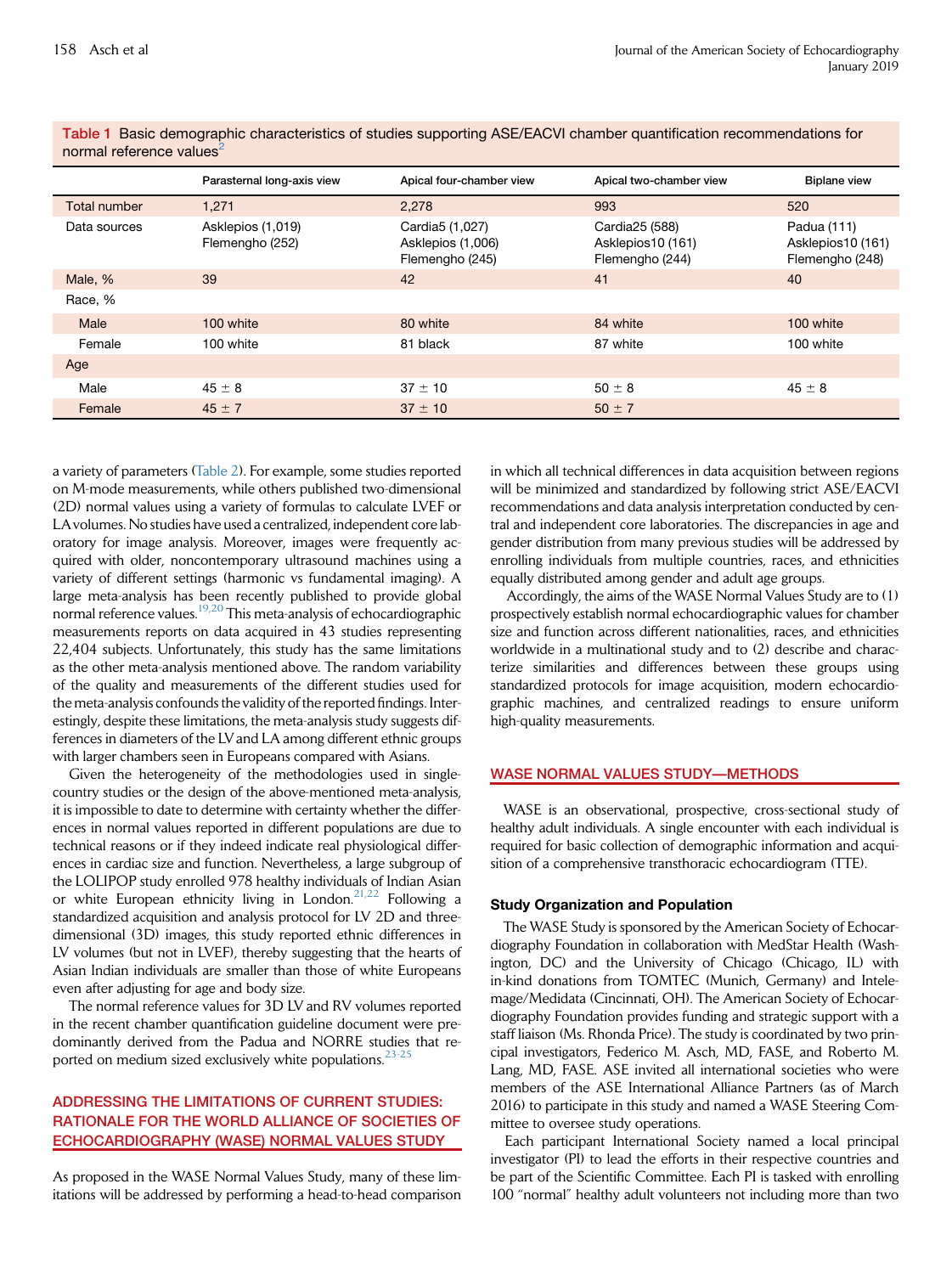|                              | Population                         | n                             | 2D/3D/Strain/Doppler                                                                                                                                      | Chambers                                                                               | Standard acquisition                                      | Standard analysis<br>by core lab | Multiethnic                 | Study design                     |
|------------------------------|------------------------------------|-------------------------------|-----------------------------------------------------------------------------------------------------------------------------------------------------------|----------------------------------------------------------------------------------------|-----------------------------------------------------------|----------------------------------|-----------------------------|----------------------------------|
| NORRE <sup>15</sup>          | European multicenter<br>study      | 734                           | Y, all parameters                                                                                                                                         | 2D/3D LV RV LA RA                                                                      | Guideline<br>recommended<br>echocardiographic<br>approach | Y                                | N, mostly white<br>European | Prosp                            |
| IRAN <sup>8</sup>            | Iran, single center                | 368                           | 2D Simpsons, M-mode<br>diam, tissue Doppler<br>imaging e'                                                                                                 | LV RV LA diam                                                                          | Y                                                         | N                                | N                           | Prosp, poor<br>image<br>excluded |
| India $16$                   | Indian residents.<br>single center | 100                           | 2D, Doppler, diastolic<br>function                                                                                                                        | LV diam and volumes, Y<br>LA vol. diastolic<br>function with tissue<br>Doppler imaging |                                                           | N                                | N <sub>1</sub>              | Prosp                            |
| JAMP <sup>7</sup>            | Japanese                           | 700                           | LV linear dimension, LV<br>volumes, LVEF,<br>maximum LA volume,<br>LV mass, aorta root<br>diameters and mitral<br>inflow and mitral<br>annular velocities | LV, LA, and aorta                                                                      | Y                                                         | Y                                | N                           | Prosp                            |
| EMINCA <sup>6</sup>          | Han Chinese,<br>multicenter        | 1,394                         | 2D and M-mode                                                                                                                                             | LV, LA, RV, RA,<br>and Doppler                                                         | Y                                                         | Y                                | N <sub>1</sub>              | Prosp                            |
| South Korea <sup>17,18</sup> | South Korea                        | 1,003                         | 2D and Doppler                                                                                                                                            | LV, LA, RV, RA,<br>and Doppler                                                         | Y                                                         | Y                                | Ν                           | Prosp                            |
| Brazil $13$                  | One city                           | 295, ages M-mode<br>$25 - 64$ |                                                                                                                                                           | LV, RV, LA, aorta<br>diam, LV mass                                                     | Y                                                         | N                                | N <sub>1</sub>              | Prosp                            |
| Nepal <sup>14</sup>          | One city                           | 126                           | 2D and M-Mode                                                                                                                                             | LV, RV, LA, aortic<br>diam, LV mass                                                    | Y                                                         | N                                | N                           | Prosp                            |

<span id="page-2-0"></span>Table 2 Characteristics of the main studies reporting normal values to date

*Diam*, Diameter; *N*, no; *Prosp*, prospective; *Y*, yes.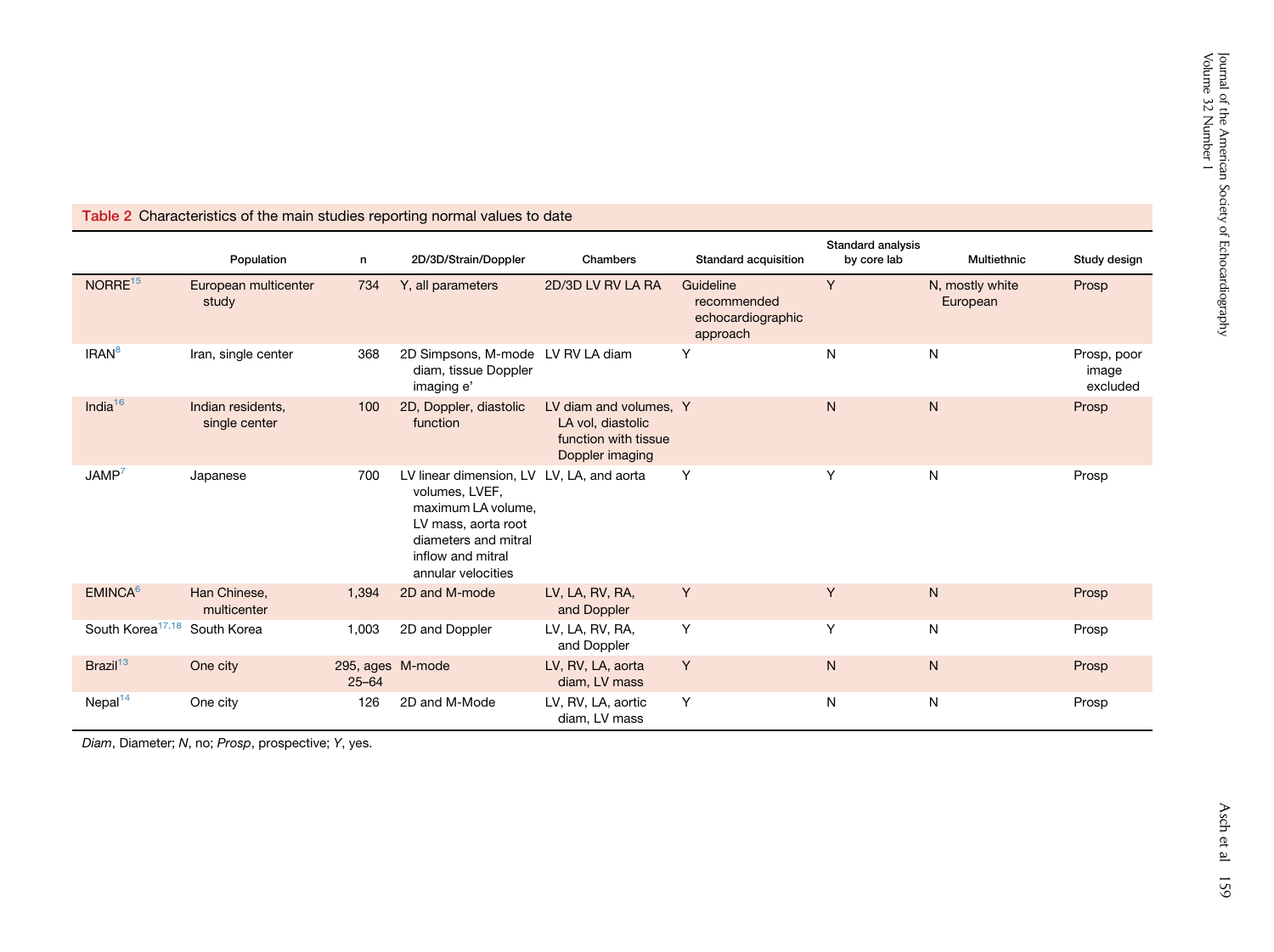centers per country. A ''normal'' subject is defined as one without history or clinical evidence of heart, lung, or kidney disease. Detailed inclusion and exclusion criteria are listed in Table 3.

Individuals recruited in each country are evenly distributed among six predetermined subgroups according to age and gender [\(Supplemental Table 1,](#page-6-0) available at [www.onlinejase.com\)](http://www.onlinejase.com), to allow for adequate intercountry comparisons. Accordingly, only countries enrolling a minimum of 100 individuals with the suggested age and gender distribution will be included in the final analysis. The sample size was arbitrarily determined by the Steering Committee considering previous individual regional reports, perceived scientific needs, and feasibility of study completion (ability of centers to recruit, study costs, logistics at enrolling centers and core laboratories, etc.).

At the time of enrollment, each study subject is informed of the study rationale and methods and provides consent as mandated by each of the enrolling center's institutional review boards or ethics committees.

At the time of echocardiographic acquisition, basic demographic information is collected, including age, gender, race, ethnicity, nationality, height, weight, and blood pressure. For the purpose of the WASE study, the definition of race and ethnicity is adapted from the proposed definitions for the U.S. 2020 census, U.S. Food and Drug Administration, and the United Kingdom 2011 census.<sup>[26-28](#page-5-0)</sup>

#### ECHOCARDIOGRAPHIC IMAGE ACQUISITION AND ANALYSIS PROTOCOL

A comprehensive TTE is acquired by a physician or sonographer following a study-specific standardized acquisition protocol based on recent ASE guidelines, including [2](#page-4-0)D and 3D imaging.<sup>2</sup> The protocol was created by the WASE Core laboratories following ASE/ EACVI guideline recommendations for cardiac chamber quantification and evaluation of LV diastolic function. $2,29$  The use of ultrasound enhancing agents is not allowed in this study to maximize uniformity of data collection, as use of these agents is variable around the world. Moreover, the cost of these agents would be prohibitive in many regions and several measurements planned for this study would be confounded by the use of these agents (3D and strain analysis, several 2D standard measurements). Ultrasound machines used for data acquisition are contemporary (purchased or updated within the last 5 years), with no specific requirement of machine manufacturer, but must be able to acquire 2D, Doppler, and 3D images using uniform settings. Compatibility of acquired images with the workstations used in the core laboratories and compliance with study-specific acquisition protocols is also required and tested for approval for each enrolling center prior to the initiation of subject enrollment.

Demographic information and echocardiographic images (DI-COM format) are digitally recorded and transferred to the echocardiographic core laboratories in the United States at the original acquisition frame rate through a web-based, secured transmission platform (Intelemage/Medidata, Cincinnati, OH).

One of the core laboratories is responsible for the 2D, Doppler, and strain data analysis (MedStar Health Research Institute, Washington, DC), while the second is responsible for 3D analysis (University of Chicago, Chicago IL). All image analysis is being performed using a vendor-neutral workstation (Image Arena, TOMTEC, Munich, Germany) following standard protocols. The extensive list of measurements being performed is adapted from the ASE/EACVI chamber

| Inclusion criteria                        | Exclusion criteria                                                       |
|-------------------------------------------|--------------------------------------------------------------------------|
| $\geq$ 18 years old                       | Pregnant women                                                           |
| No previous cardiac disease               | Competitive athletes                                                     |
| No previous lung disease                  | <b>History of alcoholism</b>                                             |
| No previous kidney disease                | Significant renal insufficiency<br>(blood $Cr > 2$ mg/dL/<br>177 µmol/L) |
| No history of (or receiving<br>drugs for) |                                                                          |
| Hypertension*                             |                                                                          |
| Dyslipidemia*                             |                                                                          |
| Diabetes                                  |                                                                          |
| Blood pressure < 140/90 mm Hg             |                                                                          |
| Body mass index 20-30 kg/m <sup>2+</sup>  |                                                                          |
| $\leq$ Mild valvular disease              |                                                                          |

\*In June 2017, a protocol amendment was approved for allowing, only in the groups age > 65 years, a history of hypertension or hyperlipidemia as long as the blood pressure and hyperlipidemia were well controlled with not more than two medications and there was no evidence of LV hypertrophy in the echocardiogram. This was decided on the basis of the difficulty identifying elderly subjects with no history of hypertension and hyperlipidemia.

† A body mass index of 18–30 was allowed in countries with a smaller body habitus, as perceived to be normal by their regional PI (Japan).

quantification and diastolic function guidelines and includes 2D, 3D, Doppler, and longitudinal strain parameters (dimensions and function) for the four cardiac chambers and aorta. Indexing measurements by body surface area will be performed as recommended by the guidelines. Normal values will be reported as a range (upper and lower limits based on mean and standard deviations). Normal values will be presented for the entire population and for subgroups for comparisons (by nationality, race, ethnicity, age groups, and gender). Inter- and intraobserver variability will be tested by recirculating a subset of deidentified cases for a blinded second read by the same operator and by a second operator from the other core lab. This variability analysis will include 2D, Doppler, 3D, and strain measurements.

#### WASE—CURRENT STATUS

After completion of the agreement to participate in the WASE study by the ASE International Alliance Partners, additional centers were invited to enroll subjects to guarantee adequate global representation from all continents. In the United States one center was tasked with enrolling African American subjects, whereas a second one exclusively enrolled Caucasians; in India two centers were included to represent ethnic groups from the southern and northern regions of this country; due to slow enrollment in some of the centers, additional European centers were also invited to participate.

Enrollment started in the fourth quarter of 2016. By June 2018, 22 centers from 18 countries have been recruiting individuals for the WASE study. Latin America is represented by Argentina, Brazil, and Mexico; North America by Canada and two centers in the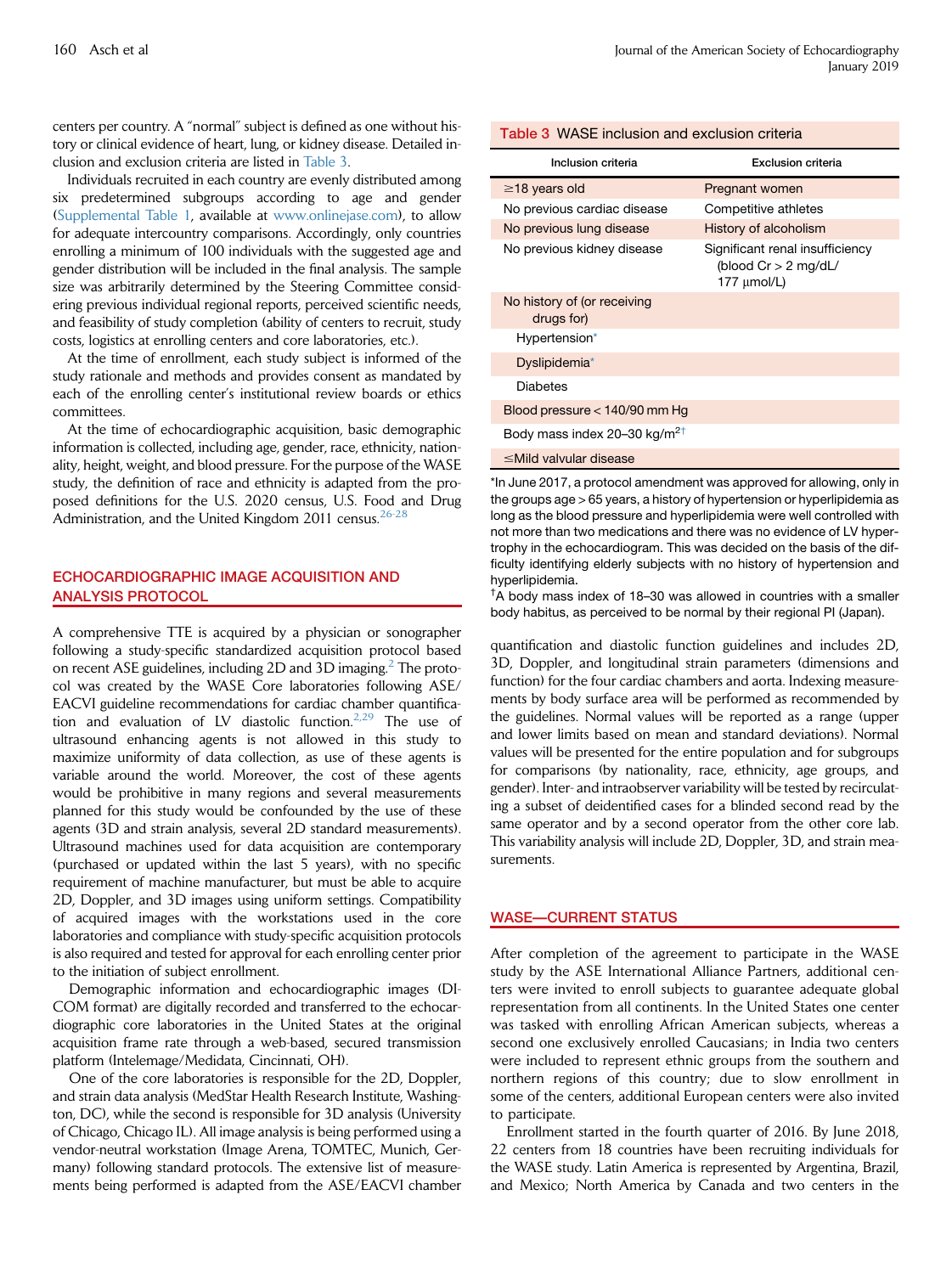<span id="page-4-0"></span>United States; Europe by the United Kingdom, France, Belgium, and two centers in Italy; the Middle East by Iran; Africa by Nigeria; Asia by China, South Korea, and two centers each from Japan and India; and the Pacific islands by Australia, Philippines, and Indonesia. The entire list of enrolling centers and their respective PIs is depicted in [Supplemental Table 2](#page-7-0) (available at [www.onlinejase.com\)](http://www.onlinejase.com). Enrollment is expected to be completed during the fourth quarter of 2018 and will include over 2,000 subjects. Only countries that have completed enrollment of the assigned 100 individuals will be included in the final analysis.

#### WASE STUDY LIMITATIONS

Some limitations of the WASE study must be acknowledged in advance. While an attempt has been made to be inclusive and represent multiple regions around the world, there will be areas that will be underrepresented such as Africa and the Middle East. Additionally, the diversity of ethnic groups within each country could not be fully represented. We acknowledge that, for example, not all populations within China or Africa may be equally represented as inclusion of all ethnic groups was not feasible. We hope that in the future, the model and study design of WASE can be replicated so that additional countries can be studied. Arguably, the number of individuals enrolled in each country could be larger, an issue particularly relevant to address ethnic diversity within a country. However, we had to find a proper balance between inclusivity of the global international echocardiographic community and feasibility with the available budget and resources. Depending on the results of WASE, countries could consider starting regional projects to address ethnic differences within a country in a more comprehensive manner.

#### **SUMMARY**

The current ASE and EACVI recommended echocardiographic normal chamber quantitation values are used worldwide, but, unfortunately, most were derived from Caucasian subjects from the United States and Europe. In addition, methods used for image collection and analysis have not been uniform in studies from individual countries. Therefore, the use of the published normative "reference limits" remains limited. The WASE Normal Values Study provides a unique opportunity to define normal values for cardiac chamber dimensions, morphology, function, and hemodynamics across a widely diverse population of individuals from different races, ethnicities, and nationalities. Furthermore, with the use of strictly standardized image acquisition and analysis protocols, meaningful comparison of groups will be possible to understand similarities and differences among populations worldwide.

#### SUPPLEMENTARY DATA

Supplementary data related to this article can be found online at [https://doi.org/10.1016/j.echo.2018.10.006.](https://doi.org/10.1016/j.echo.2018.10.006)

#### **REFERENCES**

1. [Lang RM, Bierig M, Devereux RB, Flachskampf FA, Foster E, Pellikka PA,](http://refhub.elsevier.com/S0894-7317(18)30573-X/sref1) [et al. Recommendations for chamber quantification: a report from the](http://refhub.elsevier.com/S0894-7317(18)30573-X/sref1) [American Society of Echocardiography's Guidelines and Standards Com](http://refhub.elsevier.com/S0894-7317(18)30573-X/sref1)[mittee and the Chamber Quantification Writing Group, developed in](http://refhub.elsevier.com/S0894-7317(18)30573-X/sref1)

[conjunction with the European Association of Echocardiography, a branch](http://refhub.elsevier.com/S0894-7317(18)30573-X/sref1) [of the European Society of Cardiology. J Am Soc Echocardiogr 2005;18:](http://refhub.elsevier.com/S0894-7317(18)30573-X/sref1) [1440-63](http://refhub.elsevier.com/S0894-7317(18)30573-X/sref1).

- 2. [Lang RM, Badano LP, Mor-Avi V, Afilalo J, Armstrong A, Ernande L, et al.](http://refhub.elsevier.com/S0894-7317(18)30573-X/sref2) [Recommendations for cardiac chamber quantification by echocardiogra](http://refhub.elsevier.com/S0894-7317(18)30573-X/sref2)[phy in adults: an update from the American Society of Echocardiography](http://refhub.elsevier.com/S0894-7317(18)30573-X/sref2) [and the European Association of Cardiovascular Imaging. J Am Soc Echo](http://refhub.elsevier.com/S0894-7317(18)30573-X/sref2)[cardiogr 2015;28:1-3914.](http://refhub.elsevier.com/S0894-7317(18)30573-X/sref2)
- 3. [Friedman GD, Cutter GR, Donahue RP, Hughes GH, Hulley SB,](http://refhub.elsevier.com/S0894-7317(18)30573-X/sref3) [Jacobs DR, et al. CARDIA: study design, recruitment, and some character](http://refhub.elsevier.com/S0894-7317(18)30573-X/sref3)[istics of the examined subjects. J Clin Epidemiol 1988;41:1105-16](http://refhub.elsevier.com/S0894-7317(18)30573-X/sref3).
- 4. Kuznetsova T, Herbots L, López B, Jin Y, Richart T, Thijs L, et al. Prevalence [of left ventricular diastolic dysfunction in a general population. Circ Heart](http://refhub.elsevier.com/S0894-7317(18)30573-X/sref4) [Fail 2009;2:105-12](http://refhub.elsevier.com/S0894-7317(18)30573-X/sref4).
- 5. [Rietzschel ER, De Buyzere ML, Bekaert S, Segers P, De Bacquer D,](http://refhub.elsevier.com/S0894-7317(18)30573-X/sref5) [Cooman L, et al. Rationale, design, methods and baseline characteristics](http://refhub.elsevier.com/S0894-7317(18)30573-X/sref5) [of the Asklepios Study. Eur J Cardiovasc Prev Rehabil 2007;14:179-91.](http://refhub.elsevier.com/S0894-7317(18)30573-X/sref5)
- 6. [Yao GH, Deng Y, Liu Y, Xu MJ, Zhang C, Deng YB, et al. Echocardio](http://refhub.elsevier.com/S0894-7317(18)30573-X/sref6)[graphic measurements in normal Chinese adults focusing on cardiac](http://refhub.elsevier.com/S0894-7317(18)30573-X/sref6) [chambers and great arteries: a prospective, nationwide, and multicenter](http://refhub.elsevier.com/S0894-7317(18)30573-X/sref6) [study. J Am Soc Echocardiogr 2015;28:570-9.](http://refhub.elsevier.com/S0894-7317(18)30573-X/sref6)
- 7. [Daimon M, Watanabe H, Abe Y, Hirata K, Hozumi T, Ishii K, et al. Normal](http://refhub.elsevier.com/S0894-7317(18)30573-X/sref7) [values of echocardiographic parameters in relation to age in a healthy Jap](http://refhub.elsevier.com/S0894-7317(18)30573-X/sref7)[anese population: the JAMP study. Circ J 2008;72:1859-66.](http://refhub.elsevier.com/S0894-7317(18)30573-X/sref7)
- 8. [Sadeghpour A, Shahrabi M, Bakhshandeh H, Naderi N. Normal echocar](http://refhub.elsevier.com/S0894-7317(18)30573-X/sref8)[diographic values of 368 Iranian healthy subjects. Arch Cardiovasc Image](http://refhub.elsevier.com/S0894-7317(18)30573-X/sref8) [2013;1:72-9](http://refhub.elsevier.com/S0894-7317(18)30573-X/sref8).
- 9. [Rodriguez CJ, Diez-Roux AV, Moran A, Jin Z, Kronmal RA, Lima J, et al.](http://refhub.elsevier.com/S0894-7317(18)30573-X/sref9) [Left ventricular mass and ventricular remodeling among Hispanic sub](http://refhub.elsevier.com/S0894-7317(18)30573-X/sref9)[groups compared with non-Hispanic blacks and whites: MESA \(Multi](http://refhub.elsevier.com/S0894-7317(18)30573-X/sref9)[ethnic Study of Atherosclerosis\). J Am Coll Cardiol 2010;55:234-42](http://refhub.elsevier.com/S0894-7317(18)30573-X/sref9).
- 10. [Cosyns B, Lancellotti P. Normal reference values for echocardiography: a](http://refhub.elsevier.com/S0894-7317(18)30573-X/sref10) [call for comparison between ethnicities. Eur Heart J Cardiovasc Imaging](http://refhub.elsevier.com/S0894-7317(18)30573-X/sref10) [2016;17:523-4](http://refhub.elsevier.com/S0894-7317(18)30573-X/sref10).
- 11. [Lancellotti P. Normal reference ranges for echocardiography: do we really](http://refhub.elsevier.com/S0894-7317(18)30573-X/sref11) [need more. Eur Heart J Cardiovasc Imaging 2014;15:253-4](http://refhub.elsevier.com/S0894-7317(18)30573-X/sref11).
- 12. [Kou S, Caballero L, Dulgheru R, Voilliot D, De Sousa C, Kacharava G, et al.](http://refhub.elsevier.com/S0894-7317(18)30573-X/sref12) [Echocardiographic reference ranges for normal cardiac chamber size: re](http://refhub.elsevier.com/S0894-7317(18)30573-X/sref12)[sults from the NORRE study. Eur Heart J Cardiovasc Imaging 2014;15:](http://refhub.elsevier.com/S0894-7317(18)30573-X/sref12) [680-90.](http://refhub.elsevier.com/S0894-7317(18)30573-X/sref12)
- 13. [Angelo LC, Vieira ML, Rodrigues SL, Morelato RL, Pereira AC, Mill JG,](http://refhub.elsevier.com/S0894-7317(18)30573-X/sref13) [et al. Echocardiographic reference values in a sample of asymptomatic](http://refhub.elsevier.com/S0894-7317(18)30573-X/sref13) [adult Brazilian population. Arq Bras Cardiol 2007;89:168-73. 184.](http://refhub.elsevier.com/S0894-7317(18)30573-X/sref13)
- 14. [Prajapati D, Sharma D, Baidya SG, Shakya U, Shrestha N. Normal echocar](http://refhub.elsevier.com/S0894-7317(18)30573-X/sref14)[diographic parameters of healthy adult individuals working in National](http://refhub.elsevier.com/S0894-7317(18)30573-X/sref14) [Heart Centre. Nepal Heart J 2012;9:1-6](http://refhub.elsevier.com/S0894-7317(18)30573-X/sref14).
- 15. [Lancellotti P, Badano LP, Lang RM, Akhaladze N, Athanassopoulos GD,](http://refhub.elsevier.com/S0894-7317(18)30573-X/sref26) [Barone D, et al. Normal Reference Ranges for Echocardiography: ratio](http://refhub.elsevier.com/S0894-7317(18)30573-X/sref26)[nale, study design, and methodology \(NORRE study\). Eur Heart J Cardi](http://refhub.elsevier.com/S0894-7317(18)30573-X/sref26)[ovasc Imaging 2013;14:303-8.](http://refhub.elsevier.com/S0894-7317(18)30573-X/sref26)
- 16. [Bansal M, Mohan JC, Sengupta SP. Normal echocardiographic measure](http://refhub.elsevier.com/S0894-7317(18)30573-X/sref27)[ments in Indian adults: how different are we from the western popula](http://refhub.elsevier.com/S0894-7317(18)30573-X/sref27)[tions? A pilot study. Indian Heart J 2016;68:772-5](http://refhub.elsevier.com/S0894-7317(18)30573-X/sref27).
- 17. [Choi JO, Shin MS, Kim MJ, Jung HO, Park JR, Sohn IS, et al. Normal echo](http://refhub.elsevier.com/S0894-7317(18)30573-X/sref28)[cardiographic measurements in a Korean population study: Part I. Cardiac](http://refhub.elsevier.com/S0894-7317(18)30573-X/sref28) [chamber and great artery evaluation. J Cardiovasc Ultrasound 2015;23:](http://refhub.elsevier.com/S0894-7317(18)30573-X/sref28) [158-72](http://refhub.elsevier.com/S0894-7317(18)30573-X/sref28).
- 18. [Choi JO, Shin MS, Kim MJ, Jung HO, Park JR, Sohn IS, et al. Normal echo](http://refhub.elsevier.com/S0894-7317(18)30573-X/sref29)[cardiographic measurements in a Korean population study: Part II. Doppler](http://refhub.elsevier.com/S0894-7317(18)30573-X/sref29) [and tissue Doppler imaging. J Cardiovasc Ultrasound 2016;24:144-52.](http://refhub.elsevier.com/S0894-7317(18)30573-X/sref29)
- 19. [Echocardiographic Normal Ranges Meta-Analysis of the Left Heart](http://refhub.elsevier.com/S0894-7317(18)30573-X/sref15) [Collaboration. A meta-analysis of echocardiographic measurements of](http://refhub.elsevier.com/S0894-7317(18)30573-X/sref15) [the left heart for the development of normative reference ranges in a large](http://refhub.elsevier.com/S0894-7317(18)30573-X/sref15) [international cohort: the EchoNoRMAL study. Eur Heart J Cardiovasc Im](http://refhub.elsevier.com/S0894-7317(18)30573-X/sref15)[aging 2014;15:341-8.](http://refhub.elsevier.com/S0894-7317(18)30573-X/sref15)
- 20. [Echocardiographic Normal Ranges Meta-Analysis of the Left Heart Collab](http://refhub.elsevier.com/S0894-7317(18)30573-X/sref16)[oration. Ethnic-specific normative reference values for echocardiographic](http://refhub.elsevier.com/S0894-7317(18)30573-X/sref16)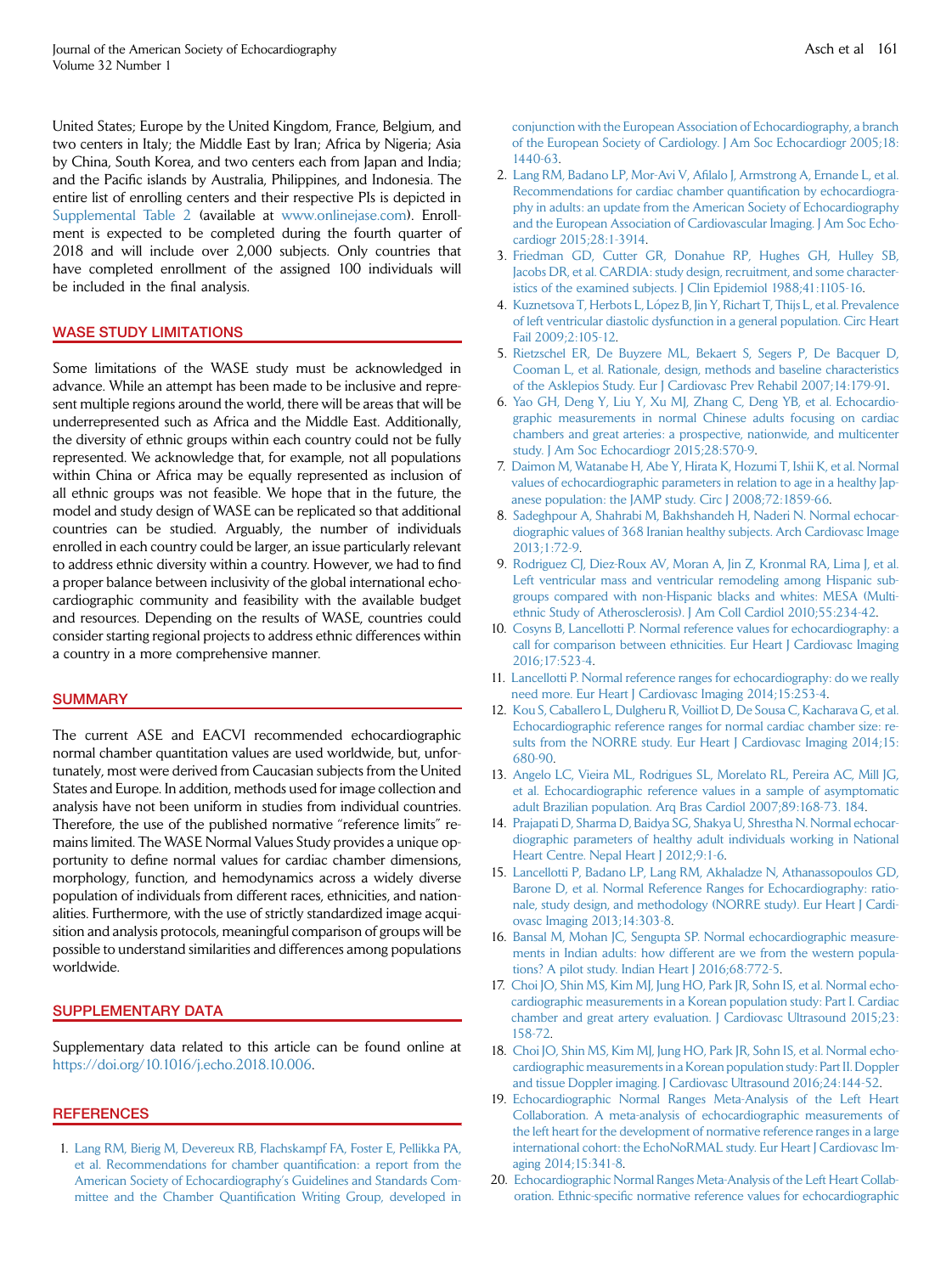<span id="page-5-0"></span>[LA and LV size, LV mass, and systolic function: the EchoNoRMAL study.](http://refhub.elsevier.com/S0894-7317(18)30573-X/sref16) [JACC Cardiovasc Imaging 2015;8:656-65](http://refhub.elsevier.com/S0894-7317(18)30573-X/sref16).

- 21. [Chahal NS, Lim TK, Jain P, Chambers JC, Kooner JS, Senior R. Ethnicity](http://refhub.elsevier.com/S0894-7317(18)30573-X/sref17)[related differences in left ventricular function, structure and geometry: a](http://refhub.elsevier.com/S0894-7317(18)30573-X/sref17) [population study of UK Indian Asian and European white subjects. Heart](http://refhub.elsevier.com/S0894-7317(18)30573-X/sref17) [2010;96:466-71.](http://refhub.elsevier.com/S0894-7317(18)30573-X/sref17)
- 22. [Chahal NS, Lim TK, Jain P, Chambers JC, Kooner JS, Senior R. Population](http://refhub.elsevier.com/S0894-7317(18)30573-X/sref18)[based reference values for 3D echocardiographic LV volumes and ejec](http://refhub.elsevier.com/S0894-7317(18)30573-X/sref18)[tion fraction. JACC Cardiovasc Imaging 2012;5:1191-7.](http://refhub.elsevier.com/S0894-7317(18)30573-X/sref18)
- 23. [Bernard A, Addetia K, Dulgheru R, Caballero L, Sugimoto T,](http://refhub.elsevier.com/S0894-7317(18)30573-X/sref19) [Akhaladze N, et al. 3D echocardiographic reference ranges for normal](http://refhub.elsevier.com/S0894-7317(18)30573-X/sref19) [left ventricular volumes and strain: results from the EACVI NORRE study.](http://refhub.elsevier.com/S0894-7317(18)30573-X/sref19) [Eur Heart J Cardiovasc Imaging 2017;18:475-83.](http://refhub.elsevier.com/S0894-7317(18)30573-X/sref19)
- 24. [Maffessanti F, Muraru D, Esposito R, Gripari P, Ermacora D, Santoro C,](http://refhub.elsevier.com/S0894-7317(18)30573-X/sref20) [et al. Age-, body size-, and sex-specific reference values for right ventricular](http://refhub.elsevier.com/S0894-7317(18)30573-X/sref20) [volumes and ejection fraction by three-dimensional echocardiography: a](http://refhub.elsevier.com/S0894-7317(18)30573-X/sref20) [multicenter echocardiographic study in 507 healthy volunteers. Circ Car](http://refhub.elsevier.com/S0894-7317(18)30573-X/sref20)[diovasc Imaging 2013;6:700-10](http://refhub.elsevier.com/S0894-7317(18)30573-X/sref20).
- 25. [Muraru D, Badano LP, Peluso D, Dal Bianco L, Casablanca S, Kocabay G,](http://refhub.elsevier.com/S0894-7317(18)30573-X/sref21) [et al. Comprehensive analysis of left ventricular geometry and function by](http://refhub.elsevier.com/S0894-7317(18)30573-X/sref21) [three-dimensional echocardiography in healthy adults. J Am Soc Echocar](http://refhub.elsevier.com/S0894-7317(18)30573-X/sref21)[diogr 2013;26:618-28.](http://refhub.elsevier.com/S0894-7317(18)30573-X/sref21)
- 26. Cohn D. Census considers new approach to asking about race. Pew Research Center, 2015. Available at: [http://www.pewresearch.org/](http://www.pewresearch.org/fact-tank/2015/06/18/census-considers-new-approach-to-asking-about-race-by-not-using-the-term-at-all/) [fact-tank/2015/06/18/census-considers-new-approach-to-asking-about](http://www.pewresearch.org/fact-tank/2015/06/18/census-considers-new-approach-to-asking-about-race-by-not-using-the-term-at-all/)[race-by-not-using-the-term-at-all/](http://www.pewresearch.org/fact-tank/2015/06/18/census-considers-new-approach-to-asking-about-race-by-not-using-the-term-at-all/)
- 27. [US Food and Drug Administration. Collection of race and ethnicity data in](http://refhub.elsevier.com/S0894-7317(18)30573-X/sref23) [clinical trials; 2005.](http://refhub.elsevier.com/S0894-7317(18)30573-X/sref23)
- 28. [Mathur R, Bhaskaran K, Chaturvedi N, Leon DA, vanStaa T, Grundy E,](http://refhub.elsevier.com/S0894-7317(18)30573-X/sref24) [et al. Completeness and usability of ethnicity data in UK-based primary](http://refhub.elsevier.com/S0894-7317(18)30573-X/sref24) [care and hospital databases. J Public Health \(Oxf\) 2014;36:684-92.](http://refhub.elsevier.com/S0894-7317(18)30573-X/sref24)
- 29. [Nagueh SF, Smiseth OA, Appleton CP, Byrd BF, Dokainish H,](http://refhub.elsevier.com/S0894-7317(18)30573-X/sref25) [Edvardsen T, et al. Recommendations for the evaluation of left ventricular](http://refhub.elsevier.com/S0894-7317(18)30573-X/sref25) [diastolic function by echocardiography: an update from the American So](http://refhub.elsevier.com/S0894-7317(18)30573-X/sref25)[ciety of Echocardiography and the European Association of Cardiovascu](http://refhub.elsevier.com/S0894-7317(18)30573-X/sref25)[lar Imaging. J Am Soc Echocardiogr 2016;29:277-314.](http://refhub.elsevier.com/S0894-7317(18)30573-X/sref25)

# Did you know? 2006-01 You can save your ICAN SOCIETY OF ECHOCAR CME Online For Authors v Jour ARE v More Deriodicale online searches C Search Advanced Search **ES ET ET ES DECEMBEN Filters Applier Search Results** and get the results Save and receive alerts for this search Edit Search New Search **Article Type**<br>Full length article (2) You searched for Child Nutrition Physiology in All Content by email. 4 results Show 20 c results per page Sort by: Relevance C Articles (4) Images (0) Video (0) Web Content (0) ung, Mande T., PhD (1)<br>nich, L.LuAnn, MD (1)<br>vers, Kimberley A., MD (1)<br>son, Alice L. (1)<br>smond, Garth S., MD (1) Select All View Abstracts | Export Citations | Email a Colleague | Add  $\label{lem:1}$  Noninvasive Assessment of Vascular<br>Function and Hydraulic Power and Efficiency in Pediatric Fontan Patients All available 2014 (1)<br>2013 (1) Kimberley A. Myers, Mande T. Leung, M. Terri Potts, James E. Potts, George<br>G.S. Sandor<br>Universitative American Pacifichi of Fahaneetingsrephy. Vol. 08, Incurs 10, pdf G.S. Sandor<br>Journal of the American Society of Echocardiography, Vol. 26, Issue 10, p1221–1227<br>Published online: July 15, 2013<br>Preview | Full-Text HTML | PDF Visit onlinejase.com today!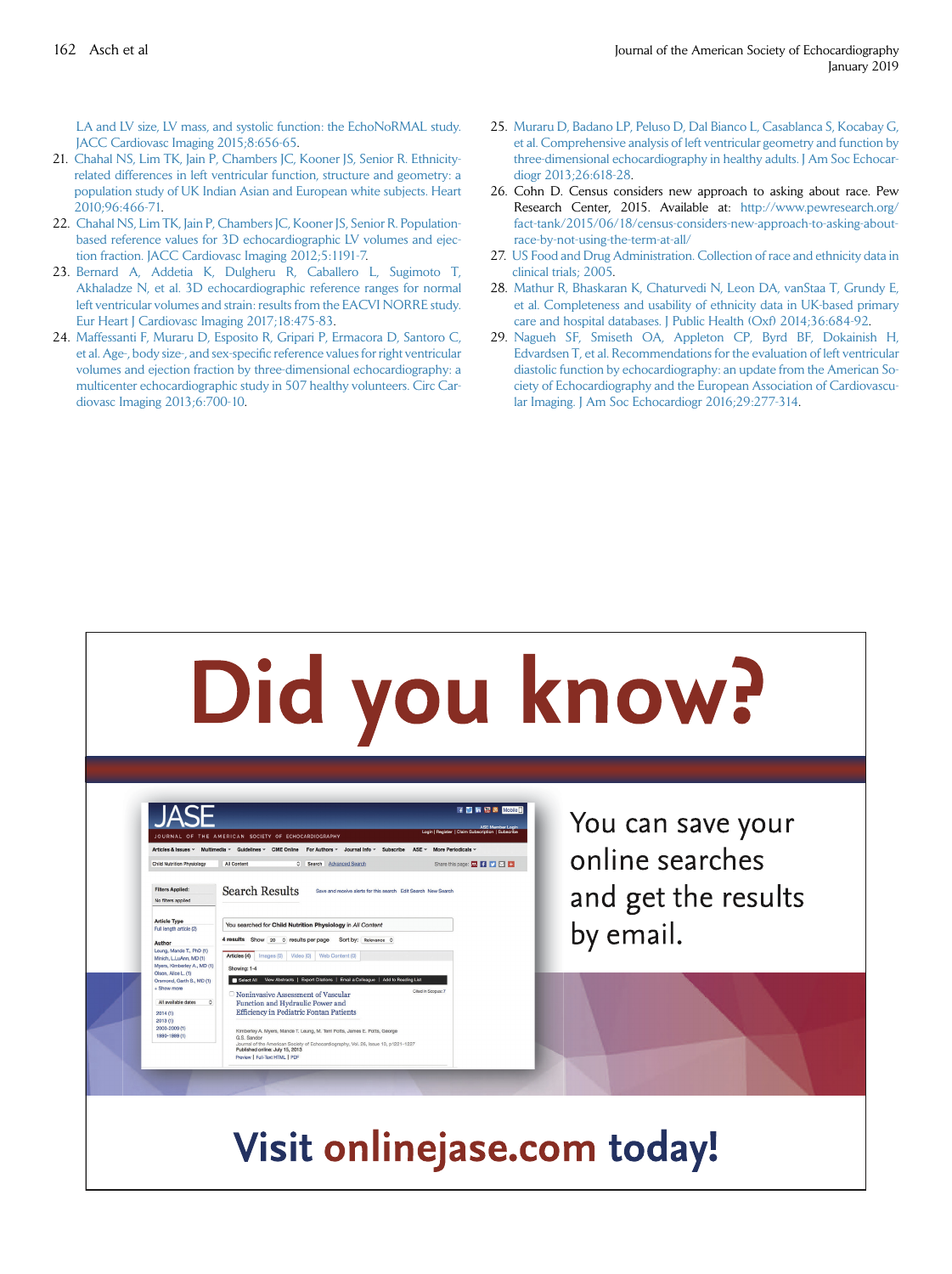## <span id="page-6-0"></span>APPENDIX

Supplemental Table 1 Required distribution of subjects per enrolling center according to age group and gender

| Age       | Male, n | Female, n |
|-----------|---------|-----------|
| $18 - 40$ | 20      | 20        |
| $41 - 65$ | 15      | 15        |
| >65       | 15      | 15        |

The same distribution is enforced in the United States, India, Italy, and Japan for each of their two centers.